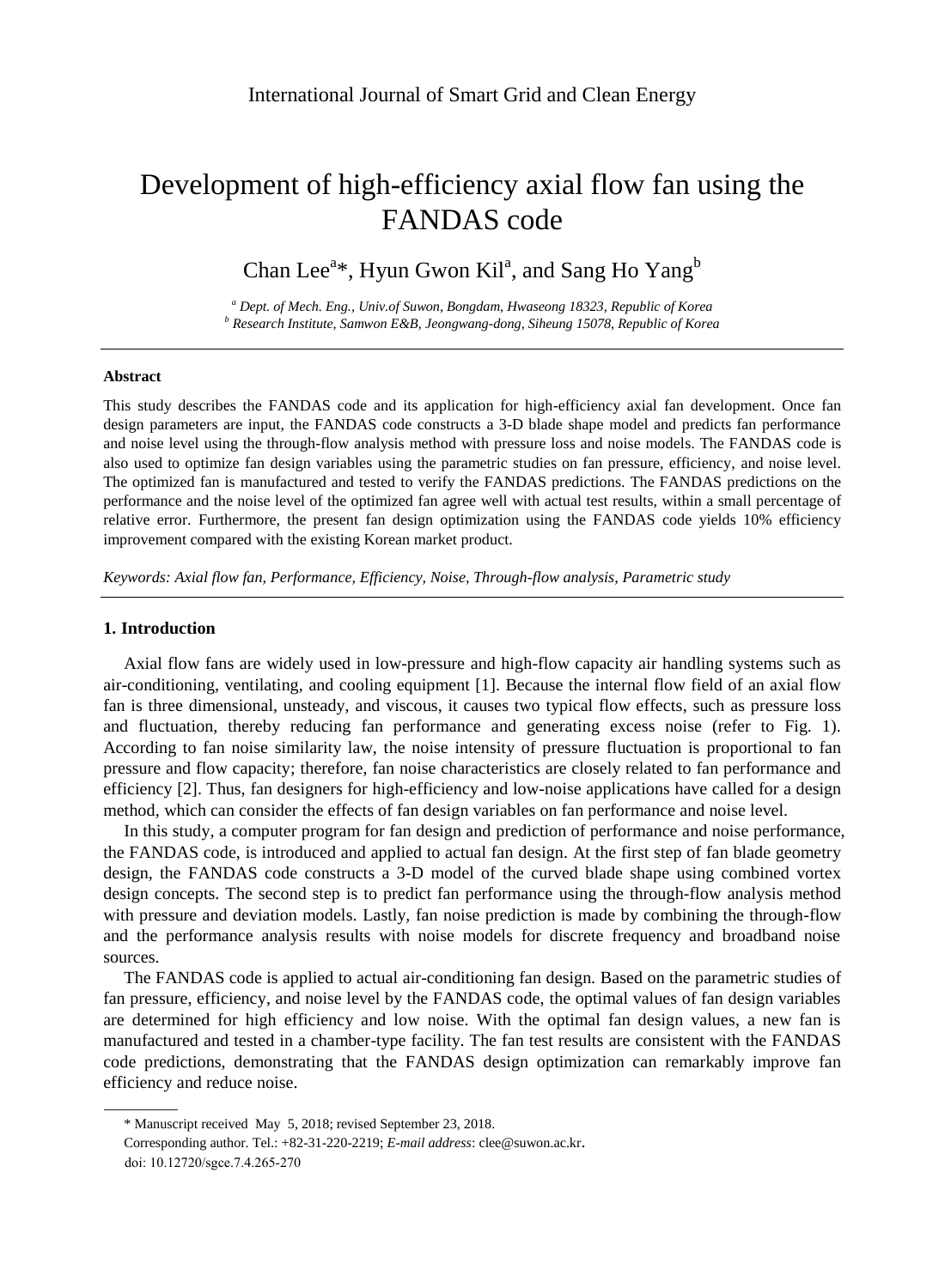

Fig.1 Interaction between fan flow, performance, and noise

### **2. Design, Performance, and Noise Prediction Methods of the FANDAS Code**

#### *2.1. Fan design method*

While constructing the fan blade geometry, the FANDAS code first determines blade angle distribution along the blade span height using combined vortex concepts. After determining the blade angles at each blade section element, the FANDAS code constructs the camber lines and the blade thickness distributions for the blade elements and stacks the blade section elements along the blade span height [1].



Fig. 2 Computation procedure of the FANDAS code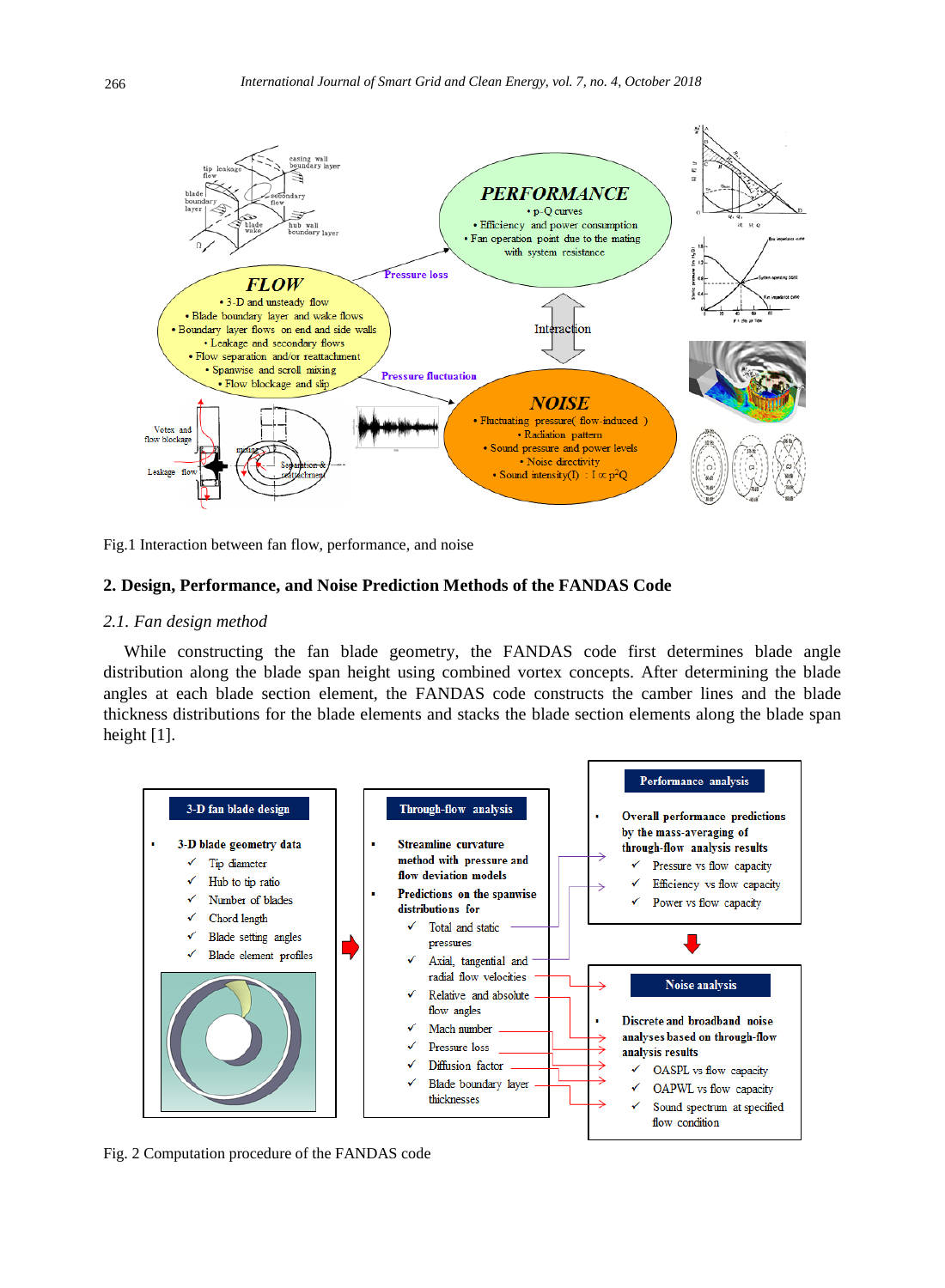#### *2.2. Fan performance and noise prediction methods*

As shown in Fig. 2, after the fan blade geometry is determined, the FANDAS code analyzes steadystate and axisymmetric flow field using the through-flow modeling technique on pitch-averaged and hubto-tip flow surface, wherein several streamlines are set along blade span. The through-flow method of the FANDAS code calculates the spanwise distributions of flow velocity, flow angle, and pressure at the fan blade outlet. Detailed solution procedure of the through-flow method is described in a study reported by Novak [3]. Through-flow analysis method generally requires flow deviation and pressure loss models, and the FANDAS code uses two empirical correlations for design and off-design points as flow deviation models [1,4].FANDAS categorizes total pressure loss into four components: blade profile, secondary flow, end-wall boundary layer, and tip clearance flow. Magnitudes of pressure loss are calculated using the corresponding empirical correlations [5,6,7].

After the through-flow analysis results are obtained for various flow conditions, overall fan performance parameters are computed using mass-averaging of the through-flow analysis results. The through-flow analysis and the performance prediction results are utilized to calculate fan noise levels using discrete frequency and broadband noise correlation models [8,9].

#### **3. Design Optimization Results and Discussions**

#### *3.1 Parametric study results*

The FANDAS code is applied to actual design of a new air-conditioning fan with the following design requirements:

-Static pressure: 30 mmAq -Flow capacity: 200 m<sup>3</sup>/min -Efficiency: maximum -Sound pressure level: <84 dBA @ 1 m

Table 1 summarizes the fan design specifications of this study. This study considers the rotor chord length and number of rotors as two free design variables to be optimized within  $9-11$  cm and  $8-12$ , respectively.

| <b>RPM</b>         | 1170                 | Stator chord       | 0.1 <sub>m</sub> |
|--------------------|----------------------|--------------------|------------------|
| Tip diameter       | $0.63 \; \mathrm{m}$ | No. of stators     |                  |
| Hub/tip ratio      | 0.44                 | Angle distribution | Free vortex      |
| <b>Rotor chord</b> | $0.09 - 0.11$ m      | Camber design      | Circular arc     |
| No. of rotors      | $8 - 12$             | Rotor airfoil      | NACA65-010       |
| Tip clearance      | $0.0025$ m           | Stator airfoil     | Cambered plate   |

Table 1 Fan design specifications and methods

By changing the two design variables within the specified design ranges, the FANDAS code calculates the static pressure, efficiency, and overall noise level of the fan. The parametric study results are represented in Figs. 3–5.

Results shown in Fig. 3 reveal that the number of rotor blades should be  $>11$  to meet the design requirements for fan static pressure (30 mmAq). The parametric study results in Fig. 4 show that rotor blade chord length should be >10 cm for a lower noise level. Considering the intersection of the results shown in Figs. 3–4, the number of rotor blades should be  $11-12$ , with a chord length of  $10-11$  cm. The results on fan efficiency (Fig. 5) show that the highest fan efficiency of 78% is achieved when the rotor chord length is 10 cm and the number of rotor blades is 12. Therefore, this configuration was chosen to maximize the fan efficiency.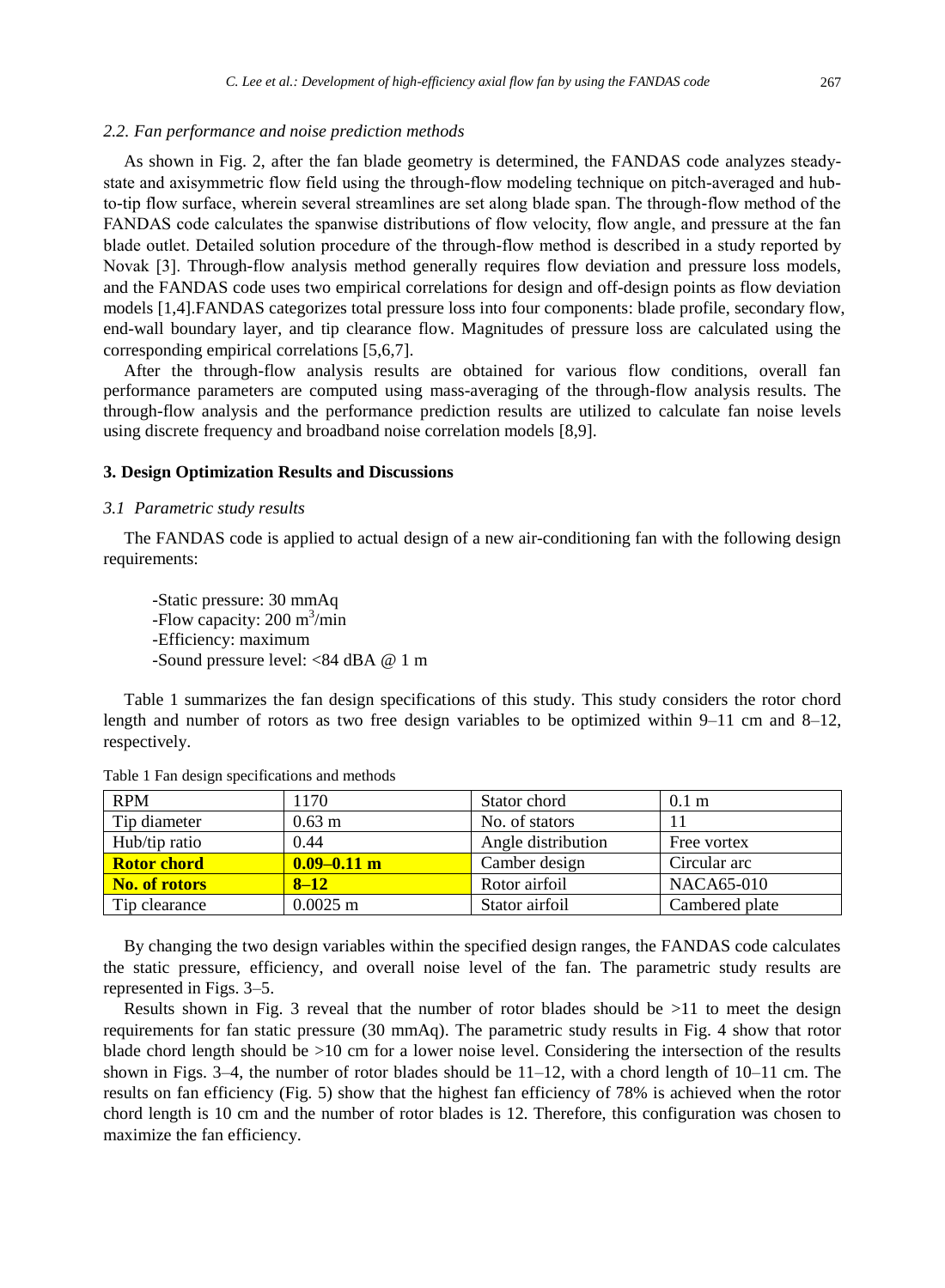

Fig. 3 Parametric study results of fan pressure



Fig. 4 Parametric study results of fan noise level



Fig. 5 Parametric study results of fan efficiency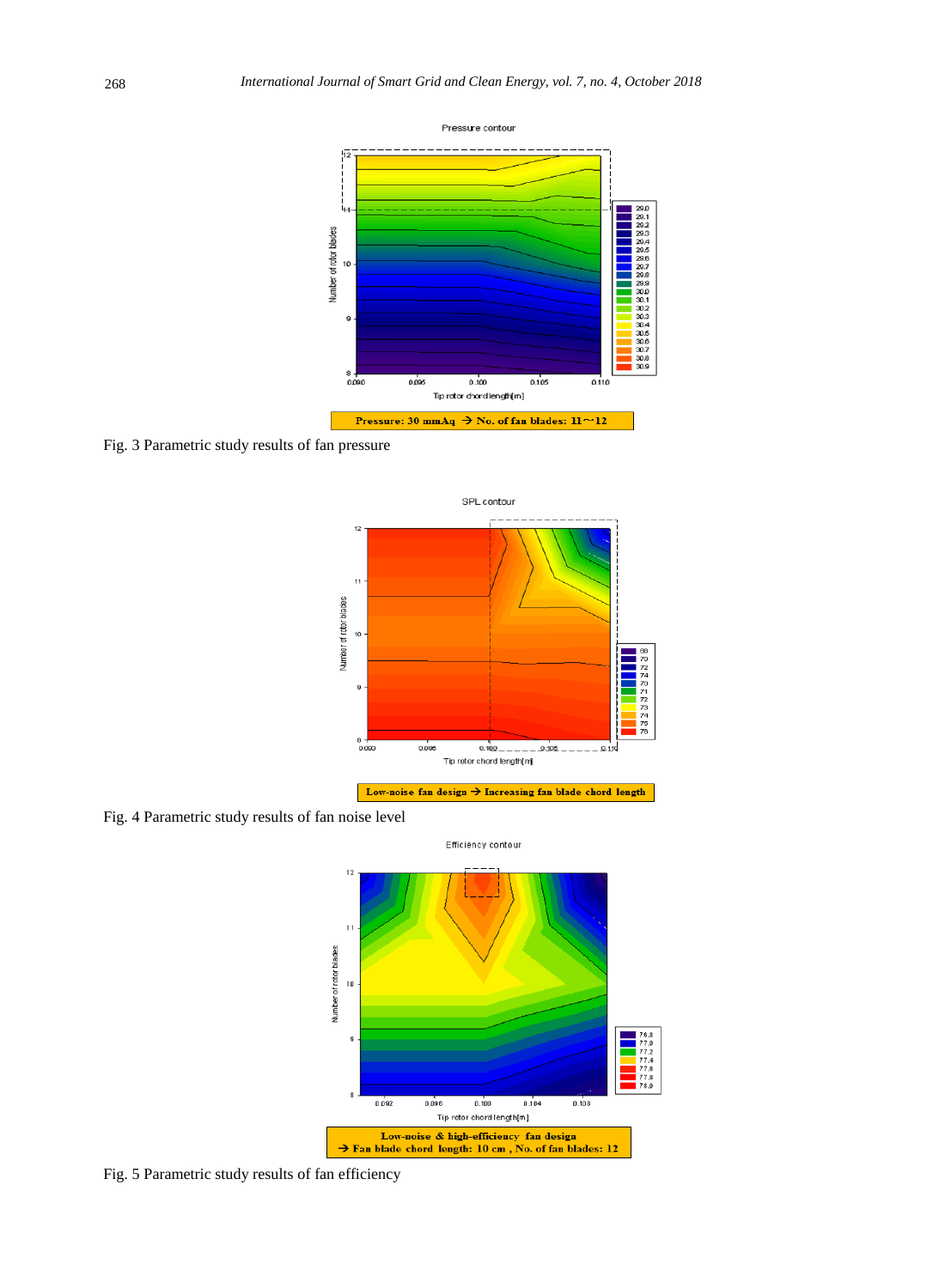#### *3.2 Design verification via measurements*

The optimized rotor and stator blades are manufactured and assembled as shown in Fig. 6. The performance and noise tests for the optimized fan configuration are conducted in the chamber test facility at the Korean testing certification according to AMCA and ISO standards.



#### Fig. 6 Manufactured fan model (optimized)

| Table 2 Performance and noise test results |  |  |
|--------------------------------------------|--|--|
|                                            |  |  |

| Model           | Evaluation    | Flow capacity | Static pressure | Efficiency | <b>SPL</b> |
|-----------------|---------------|---------------|-----------------|------------|------------|
|                 | method        | <b>[CMM]</b>  | [mmAq]          | [%]        | [dBA]      |
| Optimized fan   | <b>FANDAS</b> | 200           | 32.36           | 78.20      | 78.09      |
| model           | Test          | 200           | 36.00           | 75.00      | 79.00      |
| Existing market | Test          | 210           | 34.50           | 65.00      | 90.00      |
| product         |               |               |                 |            |            |

The test results from the optimized configuration agree well with the FANDAS predictions in Table 2, within a small percentage of relative error. These results verify that the FANDAS code is suitable as a design tool for an axial flow fan. Table 2 shows that optimization with FANDAS can improve fan efficiency by 10% and reduce noise level by 10 dB compared with the existing market product available in Korea.

## **4. Conclusions**

This study presents the FANDAS code, a design method of axial flow fan coupled with fan performance and noise prediction models. The design code can be used for high-efficiency and low-noise fan design optimization. The FANDAS code is applied to the actual development of a new airconditioning fan. The comparison results between the FANDAS and the test results show that the FANDAS code predicts fan performance and noise level within a few percentage of relative error and can be used as a design optimization tool, providing remarkable performance improvement and noise reduction. The future study using the FANDAS code will focus on combining the FANDAS code and several optimization algorithms to optimize fan design variables automatically.

#### **Acknowledgements**

This work was supported by the Energy Technology Development Program of the Korea Institute of Energy Technology Evaluation and Planning (KETEP) with financial resources granted from the Ministry of Trade, Industry and Energy, Republic of Korea (No.20172010106010).